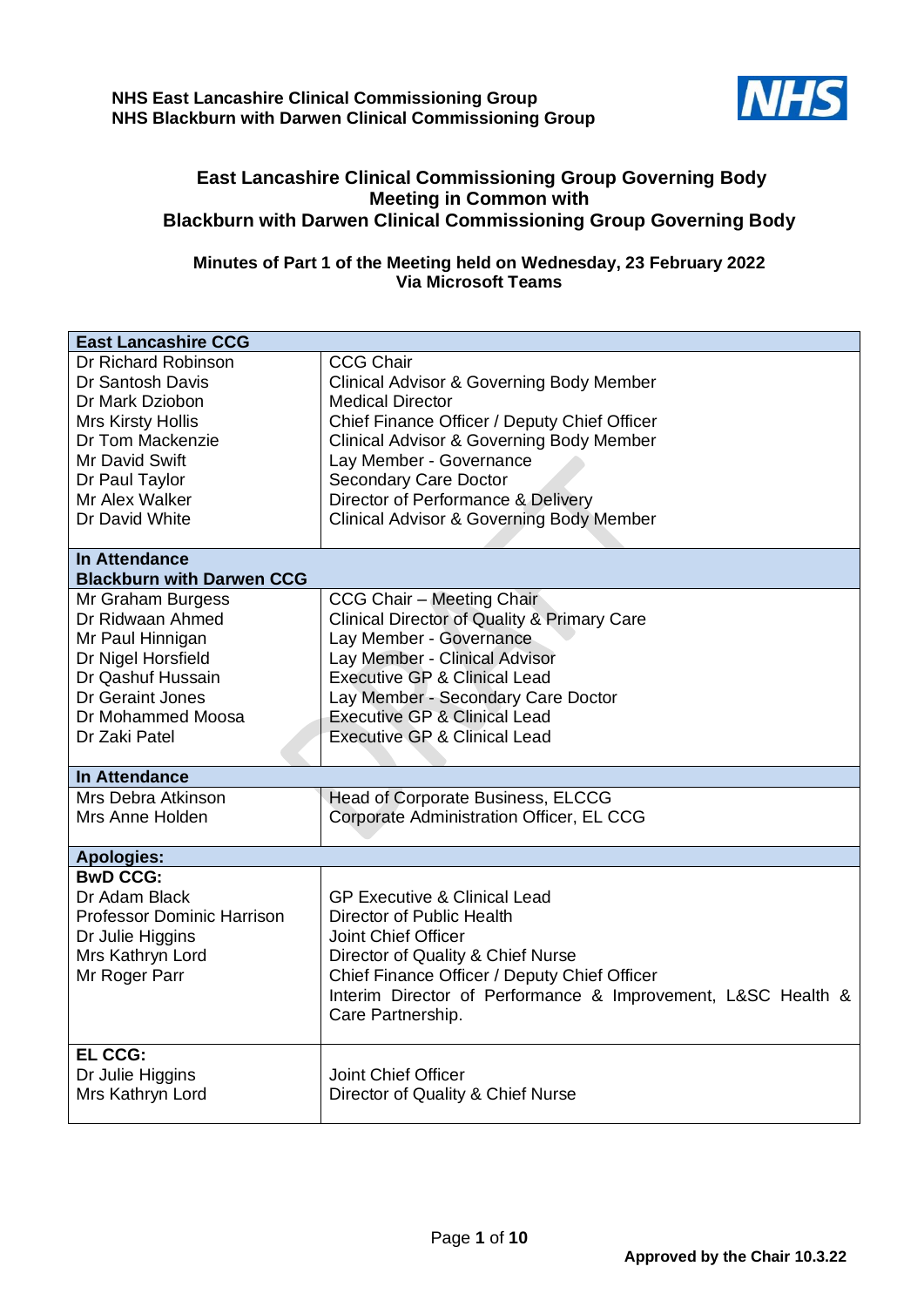| <b>Min</b><br>Ref: |                                                                                                                                                                                                                                                                                                                                                                                         | <b>ACTION</b> |
|--------------------|-----------------------------------------------------------------------------------------------------------------------------------------------------------------------------------------------------------------------------------------------------------------------------------------------------------------------------------------------------------------------------------------|---------------|
| 22:001             | <b>Welcome &amp; Introductions</b>                                                                                                                                                                                                                                                                                                                                                      |               |
|                    | Mr Graham Burgess, Chair of Blackburn with Darwen CCG and meeting Chair<br>welcomed all present.                                                                                                                                                                                                                                                                                        |               |
|                    | In relation to Coronavirus, he advised that although the position is more<br>positive, the organisation is still operating at a level 4 emergency.<br>Going<br>forward Members would receive a written Covid briefing together with an update<br>on the national Living Together with Covid Strategy as it emerges, but the item<br>would not be included on the agenda for discussion. |               |
|                    | He also confirmed that ICB shadow working arrangements had been shared for<br>information, alongside the agenda.                                                                                                                                                                                                                                                                        |               |
| 22:002             | Apologies for Absence and Confirmation of Quoracy                                                                                                                                                                                                                                                                                                                                       |               |
|                    | Apologies for absence were received from Dr Higgins, Mrs Lord, Dr Black,<br>Mr Parr and Professor Harrison.                                                                                                                                                                                                                                                                             |               |
|                    | The Chair advised that Dr Higgins had been involved in a car accident. She<br>was not serious hurt but was receiving treatment and hoped to return soon.                                                                                                                                                                                                                                |               |
|                    | It was noted that BwD CCG was not quorate and any decisions would be<br>shared with those not present to confirm approval.                                                                                                                                                                                                                                                              |               |
| 22:003             | <b>Declarations of Interest</b>                                                                                                                                                                                                                                                                                                                                                         |               |
|                    | The Chair reminded members of their obligation to declare any interest they<br>may have on any issues arising at the meeting, which might conflict with the<br>business of the CCGs. Members should also, if appropriate, make a declaration<br>should a conflict emerge during the meeting and it would be recorded against<br>the relevant item.                                      |               |
|                    | <b>Agenda Item 3.1 Contract Extensions</b><br>• Dr David White declared an interest as a Partner in Burnley Group Practice<br>• Dr Rakesh Sharma declared an interest as a Partner at Oswald Medical<br>Centre.                                                                                                                                                                         |               |
| 22:004             | <b>Declarations of Other Business</b>                                                                                                                                                                                                                                                                                                                                                   |               |
|                    | There were no declarations of other business.                                                                                                                                                                                                                                                                                                                                           |               |
| 22:005             | <b>Action Matrix</b>                                                                                                                                                                                                                                                                                                                                                                    |               |
|                    | <b>RESOLVED:</b> that Members receive the Action Matrix and agreed to close all<br>Green rated actions.                                                                                                                                                                                                                                                                                 |               |
| 22:006             | <b>Public Questions</b>                                                                                                                                                                                                                                                                                                                                                                 |               |
|                    | There were no public questions.                                                                                                                                                                                                                                                                                                                                                         |               |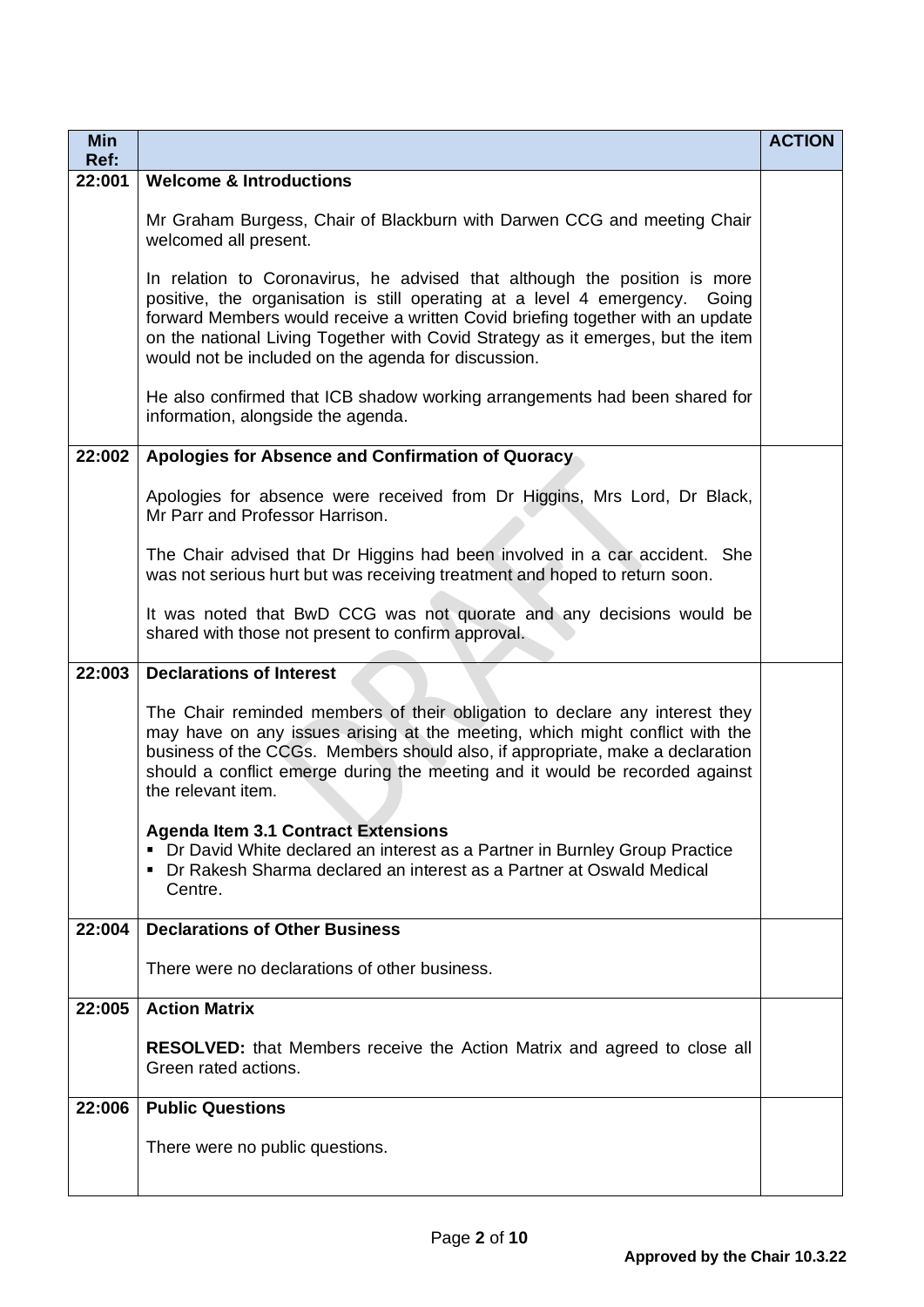| 22:007 | <b>PL Contracts - Future Contracting Proposals</b>                                                                                                                                                                                                                                                                                                                                                                                                                                                                                                                                                                                                                                                                                                                                                                                                                                                                                       |  |
|--------|------------------------------------------------------------------------------------------------------------------------------------------------------------------------------------------------------------------------------------------------------------------------------------------------------------------------------------------------------------------------------------------------------------------------------------------------------------------------------------------------------------------------------------------------------------------------------------------------------------------------------------------------------------------------------------------------------------------------------------------------------------------------------------------------------------------------------------------------------------------------------------------------------------------------------------------|--|
|        | Mr Alex Walker, Director of Performance and Delivery presented the report<br>which was received by the Governing Body on an annual basis. The majority of<br>services within the report had a contract end date of 31 March 2022. Other<br>contracts had an end date at various points during 2022/23 and would be<br>subject to separate decision making processes, as a number of contracts will<br>migrate to the ICB.                                                                                                                                                                                                                                                                                                                                                                                                                                                                                                                |  |
|        | He highlighted key points and the rationale to support the contact position and<br>the recommendations outlined:                                                                                                                                                                                                                                                                                                                                                                                                                                                                                                                                                                                                                                                                                                                                                                                                                         |  |
|        | There was a much greater collaborative approach between community<br>٠<br>providers through the pandemic as services have worked together, and<br>important to build on this.<br>The Long Term Plan has shaped how we work, highlighting the need to<br>٠<br>work with our community services around integration into future<br>transformational models of localised community delivery.<br>All contract extensions will include a requirement for providers to<br>٠<br>collaborate with stakeholders to operate in a structured way and develop<br>services that are place based including Population Health Management.<br>It was recognised that staff have been fully engaged in the ongoing<br>٠<br>response to the Covid-19 pandemic and supporting the restoration of<br>services, therefore unable to undertake large scale reviews.<br>Increased community investment is vital to support the long term<br>٠<br>community aims. |  |
|        | The CCGs Senior Directors had reviewed the details of the contracting<br>proposals and supported the recommendations as outlined in the appendices to<br>the report.                                                                                                                                                                                                                                                                                                                                                                                                                                                                                                                                                                                                                                                                                                                                                                     |  |
|        | The Chair referred to discussions at the Primary Care Committee and the<br>difficulties in re-letting contracts at this point in time. He considered the report<br>outlined a reasonable approach in the circumstances.                                                                                                                                                                                                                                                                                                                                                                                                                                                                                                                                                                                                                                                                                                                  |  |
|        | Mr Hinnigan also supported the approach based on the current position. He<br>referred to the point made that all contract extensions include a requirement for<br>providers to collaborate with stakeholders and asked if this would be a<br>contractual obligation. Mr Walker confirmed this would be part of the contract<br>where possible, to provide leverage.                                                                                                                                                                                                                                                                                                                                                                                                                                                                                                                                                                      |  |
|        | Mr Hinnigan also requested clarity regarding the reference to decision making<br>being centralised within the ICB and asked if the Place Based Partnership<br>(PBP) would be involved in these decisions. Mr Walker confirmed the Scheme<br>of Delegation going forward is not yet known but he hoped there would be<br>strong involvement at Place. Mrs Hollis also advised there is a desire that the<br>PBP has a single contract with one provider to streamline the process,<br>recognising that service elements may be slightly different in each of the Places.                                                                                                                                                                                                                                                                                                                                                                  |  |
|        | Reference was also made to previous discussions with Amanda Doyle<br>regarding the 80% delegation to Place and 20% reserved to the ICB, which<br>Members felt does not fit with current proposals.                                                                                                                                                                                                                                                                                                                                                                                                                                                                                                                                                                                                                                                                                                                                       |  |
|        | Members also felt the phrase implied that the ICB direction of travel overrides<br>the ICP needs or requirements and asked if there is any flexibility, recognising<br>that a number of primary and urgent care contracts were not included in the                                                                                                                                                                                                                                                                                                                                                                                                                                                                                                                                                                                                                                                                                       |  |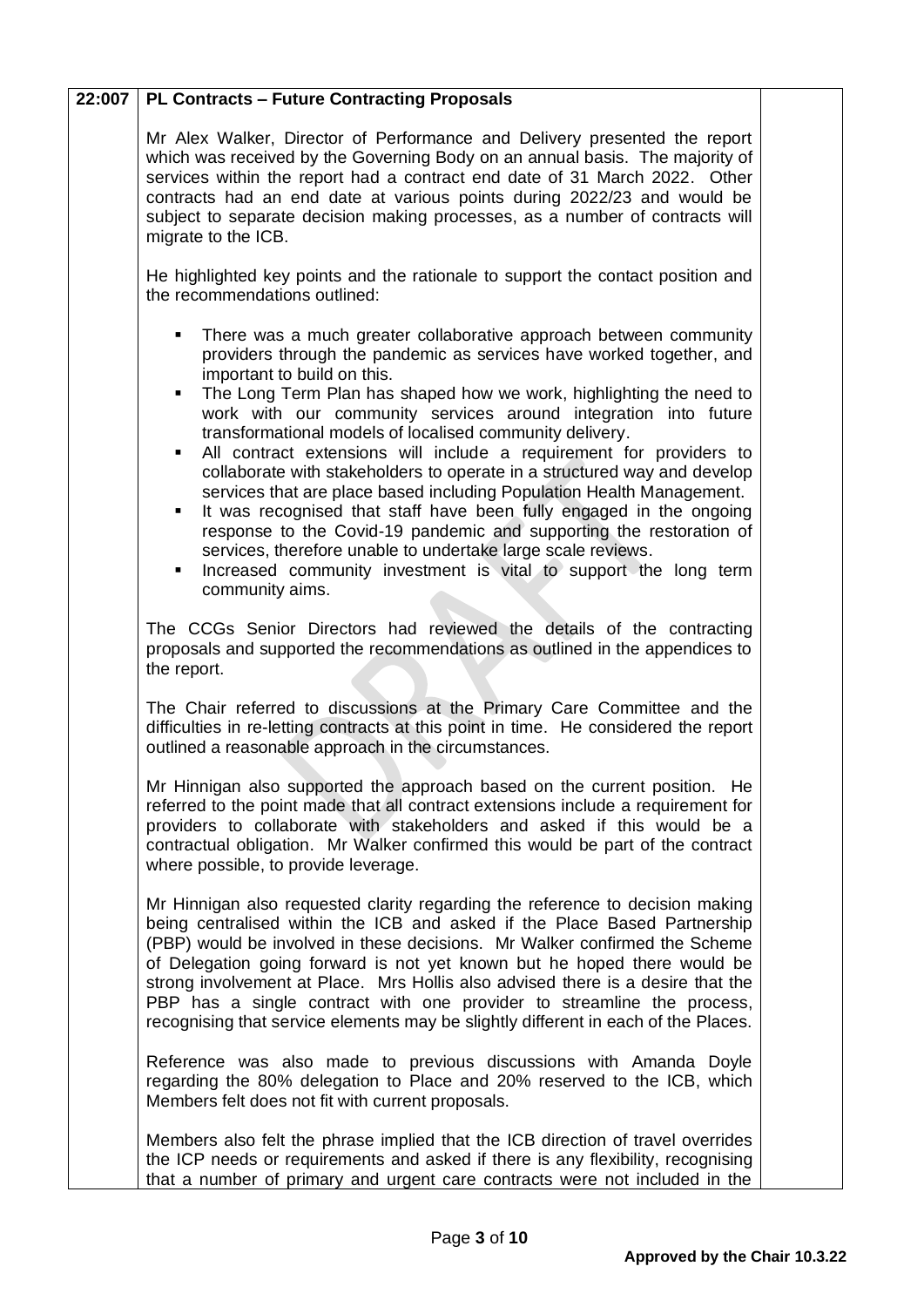|        | report. Mr Walker confirmed the primary care elements of the contracts are<br>being managed centrally. He referred to discussions at the Primary Care<br>Committee and the need to identify a way of dealing with issues that are not<br>incorporated in the ICB mechanism, locally through the Primary Care<br>Committee. The Chair also referred to concerns raised through the Primary<br>Care Committee regarding contracting decisions being made centrally, with<br>concerns that service elements may be different in each of the Places and<br>needs to be managed locally.<br>Funding was not guaranteed going forward and there was concern regarding<br>inequity with different levels of investment and the need to receive a fair share<br>according to the level of need in PL. Mr Walker considered that having PBP<br>leadership in place will make a fundamental difference and provide strong<br>support. The Chair confirmed that he had written to David Flory outlining<br>concerns regarding the timing of the Place Leader role, confirming that the post<br>was to be advertised in the coming days.<br>There was also concern that Population Health Management is in Place but |                           |
|--------|----------------------------------------------------------------------------------------------------------------------------------------------------------------------------------------------------------------------------------------------------------------------------------------------------------------------------------------------------------------------------------------------------------------------------------------------------------------------------------------------------------------------------------------------------------------------------------------------------------------------------------------------------------------------------------------------------------------------------------------------------------------------------------------------------------------------------------------------------------------------------------------------------------------------------------------------------------------------------------------------------------------------------------------------------------------------------------------------------------------------------------------------------------------------------------------------------------|---------------------------|
|        | managed centrally, recognising that the principle of PHM is that it is localised.                                                                                                                                                                                                                                                                                                                                                                                                                                                                                                                                                                                                                                                                                                                                                                                                                                                                                                                                                                                                                                                                                                                        |                           |
|        | Mr Swift referred to the information provided on Page 16 of the report relating to<br>the two ELMS contracts which confirmed that a paper would be taken to a forum<br>for discussion. Also the Community DVT Services contract would be discussed<br>at JSMM. He requested assurance that these contract decisions would come<br>back to the Governing Body. Mr Walker confirmed that work was ongoing on<br>these elements, particularly regarding funding issues beyond the end of March.<br>The decisions would be brought back to the GB in due course.                                                                                                                                                                                                                                                                                                                                                                                                                                                                                                                                                                                                                                             |                           |
|        | It was recognised that concerns have been challenged with the ICB a number of<br>times but not acted upon. The ultimate decision makers are the SCC or the<br>ICB, both have representation from PL. The Chairs and Dr Higgins would raise<br>the issues formally with the Chair and Chief Executive of the ICB relating to the<br>amount of delegation and the way decisions are being made centrally.                                                                                                                                                                                                                                                                                                                                                                                                                                                                                                                                                                                                                                                                                                                                                                                                  |                           |
|        | <b>ACTIONS:</b>                                                                                                                                                                                                                                                                                                                                                                                                                                                                                                                                                                                                                                                                                                                                                                                                                                                                                                                                                                                                                                                                                                                                                                                          |                           |
|        | Outcome of discussions regarding the ELMS contracts and Community<br>٠<br>DVT Services to come back to the GB;<br>Executive Officers to provide a few examples where there are concerns<br>٠                                                                                                                                                                                                                                                                                                                                                                                                                                                                                                                                                                                                                                                                                                                                                                                                                                                                                                                                                                                                             | <b>AW</b><br><b>Execs</b> |
|        | that can be raised formally with the ICB, particularly the amount of<br>delegation and the way decisions are being made centrally, requesting<br>answers to the individual issues raised.<br>Chairs to write formally to David Flory and the Chief Executive and<br>٠<br>report back to the next meeting.                                                                                                                                                                                                                                                                                                                                                                                                                                                                                                                                                                                                                                                                                                                                                                                                                                                                                                | <b>Chairs</b>             |
|        | <b>RESOLVED:</b> that Members support the approach outlined in the report and<br>approve the contract proposals outlined in each of the Appendices.                                                                                                                                                                                                                                                                                                                                                                                                                                                                                                                                                                                                                                                                                                                                                                                                                                                                                                                                                                                                                                                      |                           |
|        | • BwD CCG members not present have subsequently confirmed approval of<br>the proposals.                                                                                                                                                                                                                                                                                                                                                                                                                                                                                                                                                                                                                                                                                                                                                                                                                                                                                                                                                                                                                                                                                                                  |                           |
| 22:008 | <b>CCG Finance Updates</b>                                                                                                                                                                                                                                                                                                                                                                                                                                                                                                                                                                                                                                                                                                                                                                                                                                                                                                                                                                                                                                                                                                                                                                               |                           |
|        | 22:008.1 Blackburn with Darwen CCG & East Lancashire CCG                                                                                                                                                                                                                                                                                                                                                                                                                                                                                                                                                                                                                                                                                                                                                                                                                                                                                                                                                                                                                                                                                                                                                 |                           |
|        | Mrs Hollis, Chief Finance Officer & Deputy Chief Officer presented reports on                                                                                                                                                                                                                                                                                                                                                                                                                                                                                                                                                                                                                                                                                                                                                                                                                                                                                                                                                                                                                                                                                                                            |                           |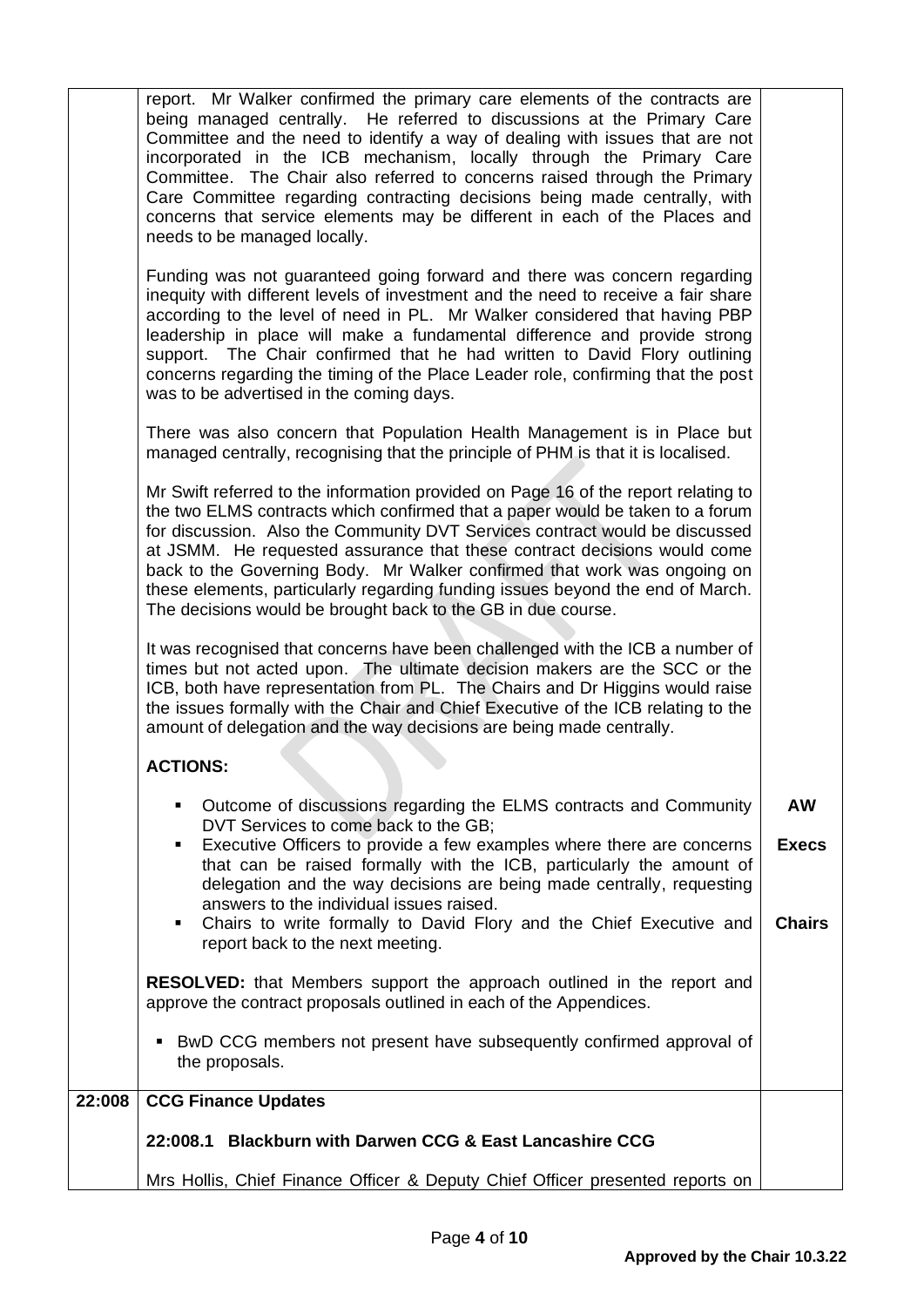|        | behalf of both BwD and EL CCGs. Any specific issues relating to BwD CCG<br>would be forwarded to Mr Parr.                                                                                                                                                                                                                                                                                                                                                                                                         |              |
|--------|-------------------------------------------------------------------------------------------------------------------------------------------------------------------------------------------------------------------------------------------------------------------------------------------------------------------------------------------------------------------------------------------------------------------------------------------------------------------------------------------------------------------|--------------|
|        | Against the CCG specific allocations, both organisations are on track to achieve<br>a break even position, including the QIPP target. Sat within both CCGs is a<br>level of risk in respect of shares of the system risks taken into the H2 plans. For<br>BwD CCG, as lead commissioner for Mental Health services across LSC, this<br>was identified at £3.7m and for EL CCG £1.7m. Directors of Finance have had<br>discussions to mitigate the risks and were hopeful that a system solution will be<br>found. |              |
|        | Mrs Hollis highlighted a technical issue in the accounts that is common to all<br>CCGs regarding the estimation of prescribing expenditure. This had been<br>highlighted by the isa260 report and as part of the CCG closedown process,<br>CCGs have been asked to clear out any outstanding issues, to open up with a<br>clean report. Work is ongoing to explore how this can be achieved by year end.                                                                                                          |              |
|        | Mr Hinnigan made reference to QIPP being found non-recurrently in the current<br>financial year and requested clarity regarding the overall quantum of the deficit<br>going into the ICB. In response Mrs Hollis confirmed the figure currently quoted<br>is approx. £340m, however there are other issues to be uncovered which could<br>change the position. An update on financial planning would be presented to the<br>next GB meeting.                                                                      | <b>KH/RP</b> |
|        | RESOLVED: that Members receive the financial update for BwD and EL CCGs.                                                                                                                                                                                                                                                                                                                                                                                                                                          |              |
|        | 22:008.2 2021/22 Annual Report & Accounts Sign Off Process                                                                                                                                                                                                                                                                                                                                                                                                                                                        |              |
|        | In presenting the report Mrs Hollis advised that under emergency powers for the<br>2020/21 Accounts, the Governing Body agreed delegation to the EL Audit<br>Committee to approve the draft and final submission of the Annual Report and<br>Accounts.                                                                                                                                                                                                                                                            |              |
|        | The purpose of the report was to seek to formalist this delegation and to put in<br>place a process to streamline the submission of the final accounts, and be in<br>alignment with BwD CCG.                                                                                                                                                                                                                                                                                                                      |              |
|        | In 2022/23 Month 3 will be a hard close and will be the responsibility of the ICB<br>as the successor organisation.                                                                                                                                                                                                                                                                                                                                                                                               |              |
|        | <b>RESOLVED:</b> that East Lancashire CCG receive the report and confirm approval<br>for delegation to the ELCCG Audit Committee to approve the draft and final<br>submission of the Annual Report and Accounts 2021/22.                                                                                                                                                                                                                                                                                          |              |
| 22:009 | <b>System Transformation</b>                                                                                                                                                                                                                                                                                                                                                                                                                                                                                      |              |
|        | 22:009.1 System Development Review                                                                                                                                                                                                                                                                                                                                                                                                                                                                                |              |
|        | The Chair referred to the report circulated from Andrew Bennett clearly outlining<br>the position regarding proposed shadow arrangements from April to June 2022<br>and continuing CCG duties to be carried out.                                                                                                                                                                                                                                                                                                  |              |
|        | The report had been considered by the Strategic Commissioning Committee<br>and there had been a long debate regarding Quality Committees and the need<br>for Place Committees to continue. Going forward an ICB Quality Committee<br>would be formed and Place Chairs will be invited to join.                                                                                                                                                                                                                    |              |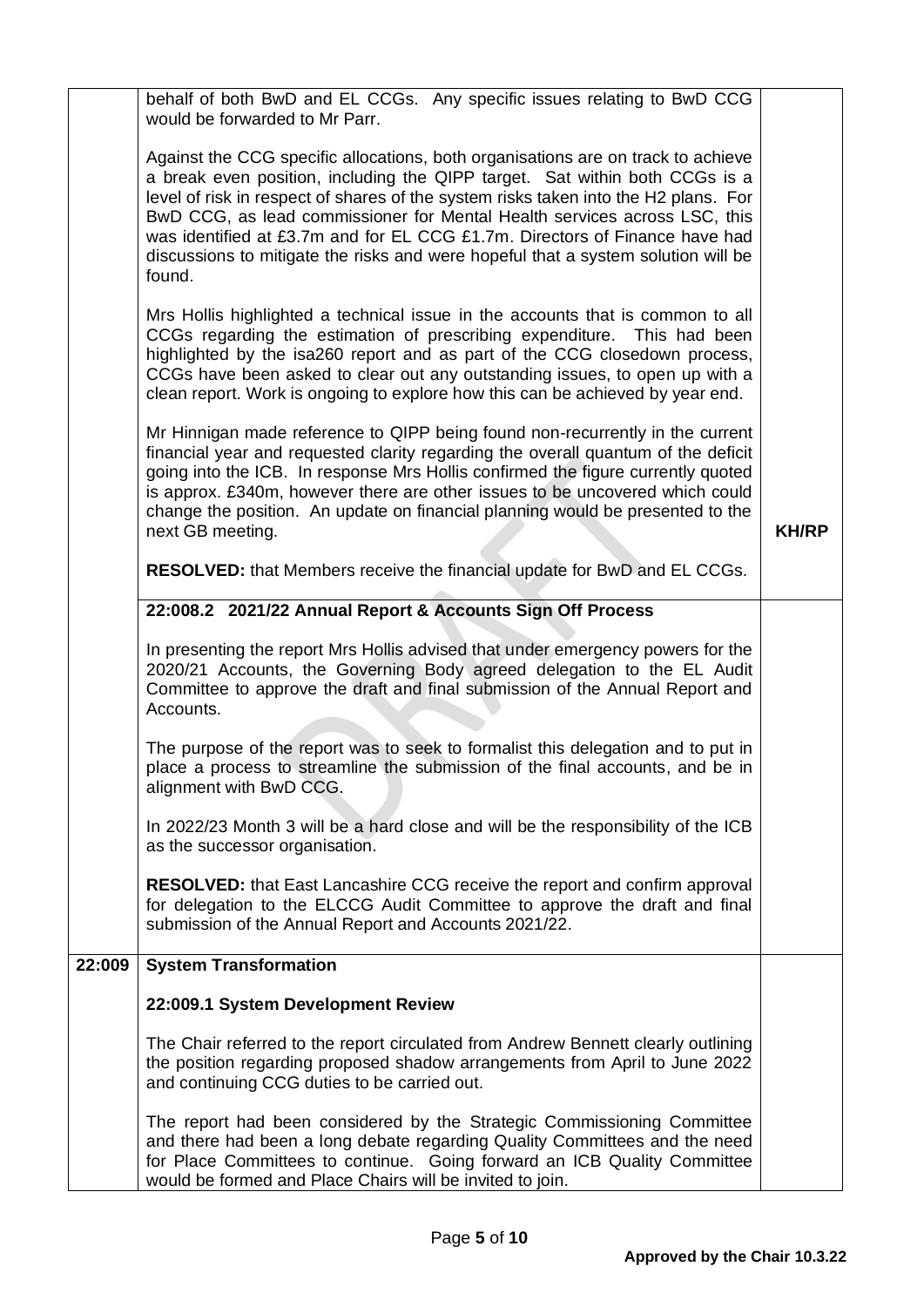| The Chair confirmed that five new Non Executive Members had recently been<br>appointed to the ICB Board. He also advised that concerns had been raised<br>with David Flory and Andrew Bennett regarding the delay in the appointment of<br>the Place Leader and Chair, confirming that the Place Leader appointment<br>would be advertised w/c 28 February with a view to being in post by April.                                                                                                                                                                                     |              |
|---------------------------------------------------------------------------------------------------------------------------------------------------------------------------------------------------------------------------------------------------------------------------------------------------------------------------------------------------------------------------------------------------------------------------------------------------------------------------------------------------------------------------------------------------------------------------------------|--------------|
| He was pleased to confirm positive feedback from both Governing Bodies<br>regarding members willingness to continue for the next three months. The ICB<br>had suggested slimming down meetings were possible and it was therefore<br>proposed to hold GB meetings in April and June, noting that a similar approach<br>may be adopted by the Primary Care Committee.                                                                                                                                                                                                                  |              |
| The Chair referred to concerns regarding staff welfare, particularly the<br>uncertainty regarding roles going forward, highlighting the need to support our<br>staff during this uncertain time.                                                                                                                                                                                                                                                                                                                                                                                      |              |
| Dr Robinson also made reference to the appointment of the Place Leaders,<br>advising that Mr Burgess has been consistent in raising this for some time and<br>felt that his concerns had been heard.                                                                                                                                                                                                                                                                                                                                                                                  |              |
| It was recognised that the Government had concerns in enacting policies that<br>have not yet been formally agreed and it was important to continue to work on<br>the things we are certain about.                                                                                                                                                                                                                                                                                                                                                                                     |              |
| In response to Mr Hinnigan's enquiry regarding the timescales for receipt of the<br>Financial Framework and Scheme of Delegation, Mrs Hollis advised that work<br>had commenced but the timeframe for completion was yet unknown.<br>Mrs Atkinson was also involved in this work and confirmed that work was<br>underway on the third model constitution for the ICB with some significant<br>changes and caveats being worked through to determine where some functions<br>will sit. Work is progressing but not all interdependencies are in place to finalise<br>by 31 March 2022. |              |
| <b>ACTION:</b> Update to be provided to the next meeting, anything received earlier<br>would be shared in advance.                                                                                                                                                                                                                                                                                                                                                                                                                                                                    | <b>KH/DA</b> |
| 22:009.2 Remaining GB Meetings                                                                                                                                                                                                                                                                                                                                                                                                                                                                                                                                                        |              |
| Mrs Atkinson referred to the slides shared with the agenda for information,<br>which provided a summary of the focus of the last four meetings of the<br>Governing Bodies. The dates from April 2022 were confirmed as :                                                                                                                                                                                                                                                                                                                                                              |              |
| Wednesday 27 April – a verbal update on the draft Accounts submission<br>٠<br>would be provided at this meeting.<br>Wednesday, 22 June - endorse the accounts on the last day of<br>٠<br>submission for Annual Report and Accounts, prior to the last week of the<br>CCGs.                                                                                                                                                                                                                                                                                                            |              |
| Both meetings would be scheduled for two hours and would be held in public<br>and diary invites would be circulated to Members.                                                                                                                                                                                                                                                                                                                                                                                                                                                       | AH           |
| The Chair hoped it would be possible to hold the June meeting in person.                                                                                                                                                                                                                                                                                                                                                                                                                                                                                                              |              |
| <b>RESOLVED:</b> that Members receive the report and support the additional dates<br>and way forward as outlined.                                                                                                                                                                                                                                                                                                                                                                                                                                                                     |              |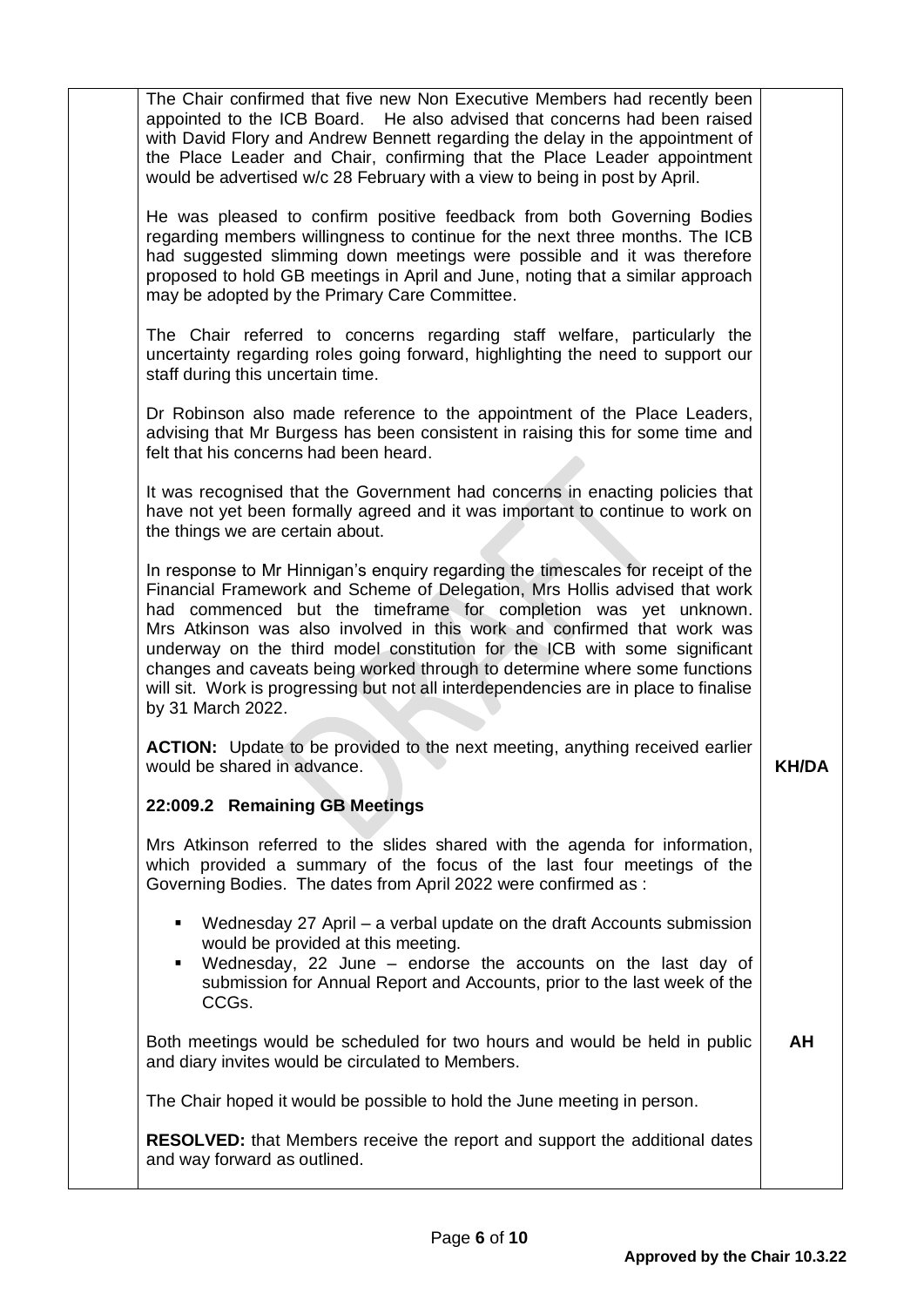| 22:010 | <b>CCG Closedown</b>                                                                                                                                                                                                                                                                                                                                                                                                                                                                                                                                                     |  |
|--------|--------------------------------------------------------------------------------------------------------------------------------------------------------------------------------------------------------------------------------------------------------------------------------------------------------------------------------------------------------------------------------------------------------------------------------------------------------------------------------------------------------------------------------------------------------------------------|--|
|        | Mrs Hollis provided an update confirming that activities continue at pace across<br>all the domains. The ICS view is to continue where possible and practicable<br>within the due diligence framework, to try to achieve as many close down tasks<br>by 31 March, to allow staff to transition into new roles. It was recognised this is<br>easier in some areas than others.                                                                                                                                                                                            |  |
|        | From a Finance viewpoint, closedown activities will form part of the three month<br>hard close, noting the Finance Team will have to manage two year ends in the<br>space of three months, adding a significant amount of work to these portfolios.                                                                                                                                                                                                                                                                                                                      |  |
|        | She advised that more work was being added into workplans due to the three<br>month delay. Work was also ongoing to streamline some of the quality<br>functions to align with a single Quality Committee. Staff with temporary<br>contracts have had their contracts extended to 30 September and are<br>undertaking actions once where possible. On behalf of the CCGs, the CSU has<br>undertaken a review of all CCGs clinical policies.                                                                                                                               |  |
|        | Spot checks against delivery of the due diligence framework are now taking<br>place and MIAA have been commissioning to provide some assurance into<br>CCG closedown, requesting evidence to confirm that tasks have been<br>completed.                                                                                                                                                                                                                                                                                                                                  |  |
|        | She advised that updates would continue to be presented to Audit Committees<br>in relation to specific details and the Finance Transition Group continued to<br>meet on a monthly basis.                                                                                                                                                                                                                                                                                                                                                                                 |  |
|        |                                                                                                                                                                                                                                                                                                                                                                                                                                                                                                                                                                          |  |
|        | RESOLVED: that Members receive the report.                                                                                                                                                                                                                                                                                                                                                                                                                                                                                                                               |  |
| 22:011 | <b>Staff Welfare</b>                                                                                                                                                                                                                                                                                                                                                                                                                                                                                                                                                     |  |
|        | Dr Richard Robinson, Chair of East Lancashire CCG referred to discussions<br>regarding staff welfare in recent meetings and the report presented by Mrs Lord<br>outlining how organisations are supporting staff as a system as part of this<br>current changes.                                                                                                                                                                                                                                                                                                         |  |
|        | Staff welfare is at the forefront of everyone's mind when leading a team and<br>leaders recognise the pressures on everyone over last two years.<br>It was<br>recognised the context has changed recently and current roles and future<br>careers are at stake. He felt it was important for GB members to recognise the<br>work pressures, with staff working longer days when their own professional<br>future seems uncertain. He expressed his gratitude across both organisations<br>to all staff for continuing in a professional way on behalf of the population. |  |
|        | It was also important to recognise how the changes are impacting on the lives of<br>our Executive Team, which can be mirrored with other CCGs across the patch.<br>He said the key step is to start to reduce as many uncertainties as we can for<br>the future, and it is positive that we are moving on with Place appointments.                                                                                                                                                                                                                                       |  |
|        | He highlighted the importance of having some meaningful interests and taking<br>regular exercise to maintain our own physical and mental health.                                                                                                                                                                                                                                                                                                                                                                                                                         |  |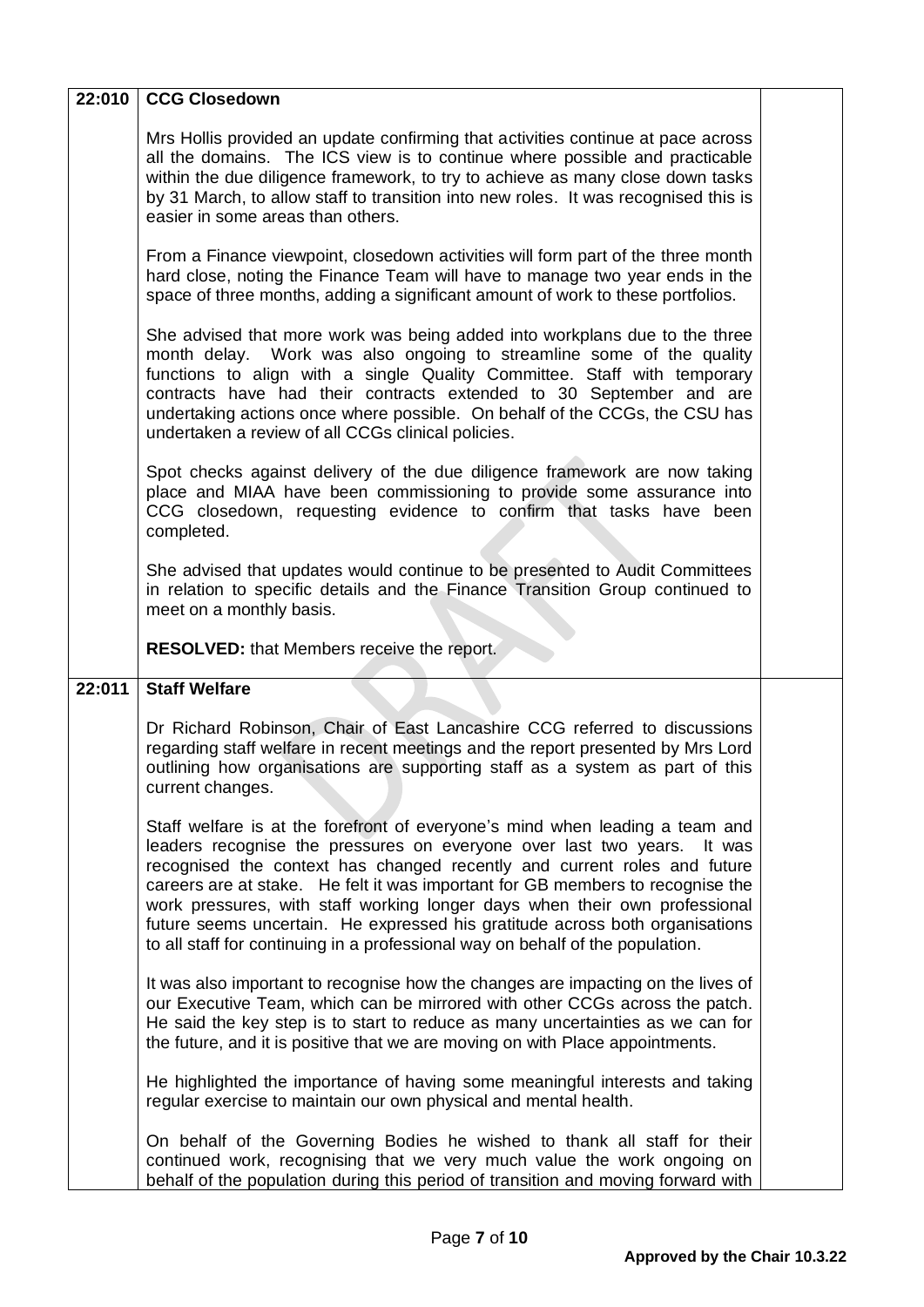|        | new ways or working.                                                                                                                                                                                                                                                                                                                                                                                                                                                                                                                                                                                                                                                                                                                                                                                                                                                                                                                                                                                                                                             |  |
|--------|------------------------------------------------------------------------------------------------------------------------------------------------------------------------------------------------------------------------------------------------------------------------------------------------------------------------------------------------------------------------------------------------------------------------------------------------------------------------------------------------------------------------------------------------------------------------------------------------------------------------------------------------------------------------------------------------------------------------------------------------------------------------------------------------------------------------------------------------------------------------------------------------------------------------------------------------------------------------------------------------------------------------------------------------------------------|--|
|        | The Chair confirmed that Dr Robinson spoke on behalf of all members. He<br>wished everyone well with best wishes for the future.                                                                                                                                                                                                                                                                                                                                                                                                                                                                                                                                                                                                                                                                                                                                                                                                                                                                                                                                 |  |
| 22:012 | <b>Quality &amp; Performance Report</b>                                                                                                                                                                                                                                                                                                                                                                                                                                                                                                                                                                                                                                                                                                                                                                                                                                                                                                                                                                                                                          |  |
|        | The report was presented for information. Mr Hinnigan made the following<br>observations:<br>Endoscopy: The waiting list at ELHT is now over 3000, which has<br>doubled in the last two years with consistent deterioration in<br>performance, which is a concern.<br>• The total waiting across the patch was 30% higher in November 2021<br>than February 2020. Over 52 week waiters 8,800 and still increasing,<br>864 in excess of 104 weeks.<br>Recovery: Electives 87% in early January, 600 fewer patients per week<br>prior to the pandemic. Out Patients 85% 1100 patients per week. When<br>are we aiming to be at 100%, coming out of the pandemic.<br>Para 6.3.16 (pg 34) – reference to potential harm to patients and that no<br>$\blacksquare$<br>harm has been identified on any long waiters. He found it difficult to<br>believe the statement that no harm to any patient been identified.<br>Non Covid mortality levels - how do they compare to pre pandemic and<br>$\blacksquare$<br>is any work being done on non covid mortality levels. |  |
|        | It was agreed the points made would be forwarded to Mr Parr and Mrs Lord to<br>provide a response to Mr Hinnigan, with a copy to all members to keep them<br>updated.                                                                                                                                                                                                                                                                                                                                                                                                                                                                                                                                                                                                                                                                                                                                                                                                                                                                                            |  |
|        | Dr Dziobon welcomed the scrutiny and questions raised. He referred to the<br>reference to long waiters, pointing out it is not just about the numbers of patients<br>waiting, but who gets seen first. He felt there is a need to consider this in a<br>more meaningful way and was keen to ensure there is a process that identifies<br>those with a clinical need are seen early. He pointed out the whole system is<br>under pressure. The community response and the development of the virtual<br>ward is fundamental to recovery, and will improve flow into the hospital to<br>ensure those people waiting are seen in a more sophisticated way. He felt this<br>to be a significant risk going into the future.                                                                                                                                                                                                                                                                                                                                          |  |
|        | Reflecting on some of the points raised, Mrs Hollis provided feedback following<br>attendance at a recent meeting of NW Senior Leaders:                                                                                                                                                                                                                                                                                                                                                                                                                                                                                                                                                                                                                                                                                                                                                                                                                                                                                                                          |  |
|        | With reference to Endoscopy, it was acknowledged that numbers have<br>increased significantly over recent weeks, as patients are coming back<br>for diagnostics. PL has a Community Diagnostic Hub in Rossendale and<br>this is supporting some of the backlog.                                                                                                                                                                                                                                                                                                                                                                                                                                                                                                                                                                                                                                                                                                                                                                                                  |  |
|        | Planning guidance is very specific on the ambition that there should be<br>٠<br>no patients waiting more than 104 weeks after July 2023. Activity plans<br>submitted show that LSC we have an ambition to achieve this trajectory.<br>There was also an ambition to eliminate all 52 week waiters by March<br>2025.                                                                                                                                                                                                                                                                                                                                                                                                                                                                                                                                                                                                                                                                                                                                              |  |
|        | Dr Sharma advised that data is available regarding face to face appointments in<br>primary care and asked if data was available for secondary care to understand<br>how many appointments are being delivered in this way. He had concerns that<br>referrals and investigations are being rejected by the Acute Trust, without a<br>means of communication being put in place for the patients to liaise directly with                                                                                                                                                                                                                                                                                                                                                                                                                                                                                                                                                                                                                                           |  |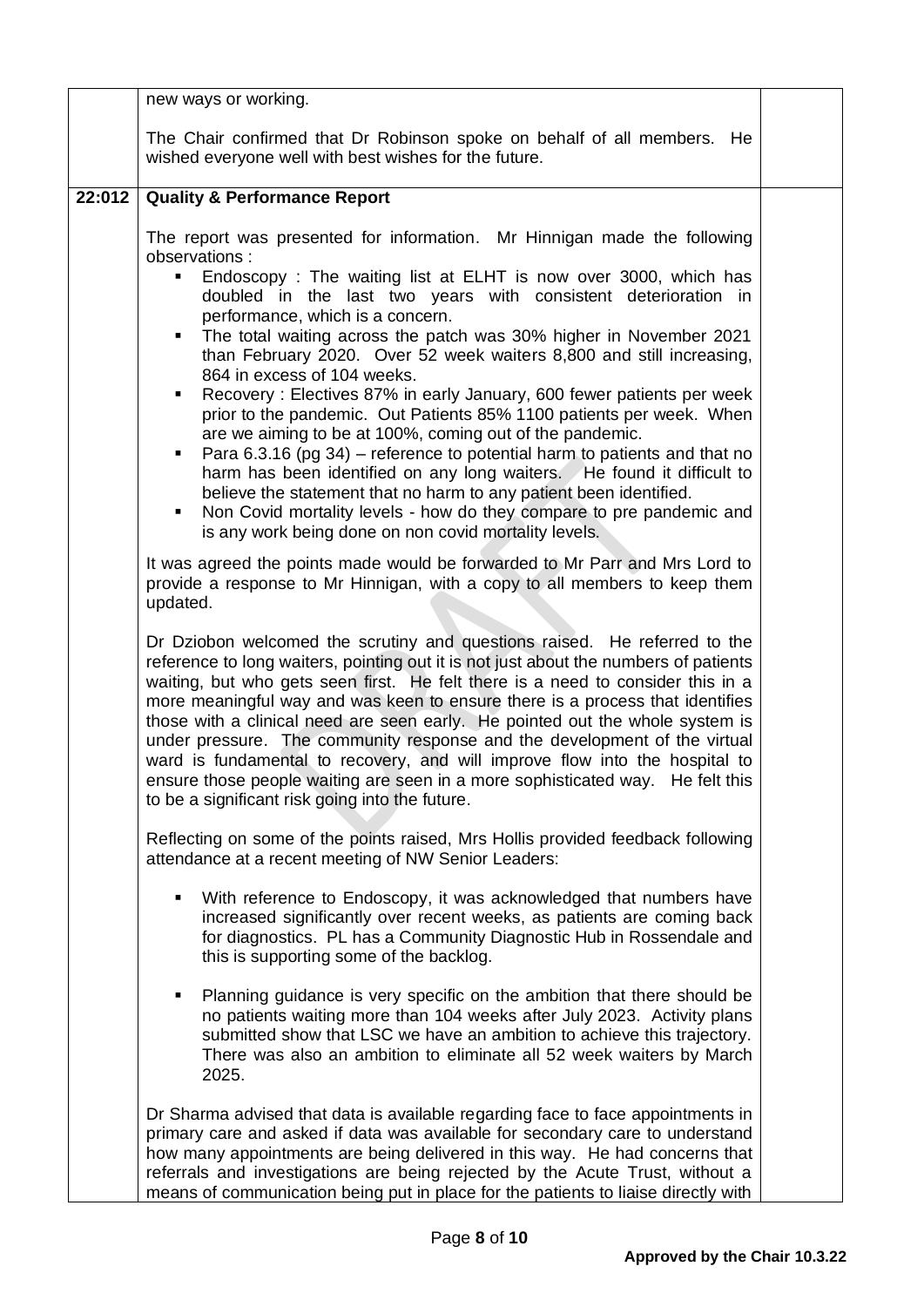| the hospital to discuss the position rather than coming back to the GP. He felt                                                                                                                                                                                                                                                                                                                                                                                                                                                                                                                                                                                                                                                                                                                                                                                                                                                                                                                                                                                                                                                                                                                                                                                                                                                                                                                                                                                                                                                          |
|------------------------------------------------------------------------------------------------------------------------------------------------------------------------------------------------------------------------------------------------------------------------------------------------------------------------------------------------------------------------------------------------------------------------------------------------------------------------------------------------------------------------------------------------------------------------------------------------------------------------------------------------------------------------------------------------------------------------------------------------------------------------------------------------------------------------------------------------------------------------------------------------------------------------------------------------------------------------------------------------------------------------------------------------------------------------------------------------------------------------------------------------------------------------------------------------------------------------------------------------------------------------------------------------------------------------------------------------------------------------------------------------------------------------------------------------------------------------------------------------------------------------------------------|
|                                                                                                                                                                                                                                                                                                                                                                                                                                                                                                                                                                                                                                                                                                                                                                                                                                                                                                                                                                                                                                                                                                                                                                                                                                                                                                                                                                                                                                                                                                                                          |
|                                                                                                                                                                                                                                                                                                                                                                                                                                                                                                                                                                                                                                                                                                                                                                                                                                                                                                                                                                                                                                                                                                                                                                                                                                                                                                                                                                                                                                                                                                                                          |
|                                                                                                                                                                                                                                                                                                                                                                                                                                                                                                                                                                                                                                                                                                                                                                                                                                                                                                                                                                                                                                                                                                                                                                                                                                                                                                                                                                                                                                                                                                                                          |
|                                                                                                                                                                                                                                                                                                                                                                                                                                                                                                                                                                                                                                                                                                                                                                                                                                                                                                                                                                                                                                                                                                                                                                                                                                                                                                                                                                                                                                                                                                                                          |
|                                                                                                                                                                                                                                                                                                                                                                                                                                                                                                                                                                                                                                                                                                                                                                                                                                                                                                                                                                                                                                                                                                                                                                                                                                                                                                                                                                                                                                                                                                                                          |
|                                                                                                                                                                                                                                                                                                                                                                                                                                                                                                                                                                                                                                                                                                                                                                                                                                                                                                                                                                                                                                                                                                                                                                                                                                                                                                                                                                                                                                                                                                                                          |
|                                                                                                                                                                                                                                                                                                                                                                                                                                                                                                                                                                                                                                                                                                                                                                                                                                                                                                                                                                                                                                                                                                                                                                                                                                                                                                                                                                                                                                                                                                                                          |
|                                                                                                                                                                                                                                                                                                                                                                                                                                                                                                                                                                                                                                                                                                                                                                                                                                                                                                                                                                                                                                                                                                                                                                                                                                                                                                                                                                                                                                                                                                                                          |
|                                                                                                                                                                                                                                                                                                                                                                                                                                                                                                                                                                                                                                                                                                                                                                                                                                                                                                                                                                                                                                                                                                                                                                                                                                                                                                                                                                                                                                                                                                                                          |
|                                                                                                                                                                                                                                                                                                                                                                                                                                                                                                                                                                                                                                                                                                                                                                                                                                                                                                                                                                                                                                                                                                                                                                                                                                                                                                                                                                                                                                                                                                                                          |
|                                                                                                                                                                                                                                                                                                                                                                                                                                                                                                                                                                                                                                                                                                                                                                                                                                                                                                                                                                                                                                                                                                                                                                                                                                                                                                                                                                                                                                                                                                                                          |
|                                                                                                                                                                                                                                                                                                                                                                                                                                                                                                                                                                                                                                                                                                                                                                                                                                                                                                                                                                                                                                                                                                                                                                                                                                                                                                                                                                                                                                                                                                                                          |
|                                                                                                                                                                                                                                                                                                                                                                                                                                                                                                                                                                                                                                                                                                                                                                                                                                                                                                                                                                                                                                                                                                                                                                                                                                                                                                                                                                                                                                                                                                                                          |
|                                                                                                                                                                                                                                                                                                                                                                                                                                                                                                                                                                                                                                                                                                                                                                                                                                                                                                                                                                                                                                                                                                                                                                                                                                                                                                                                                                                                                                                                                                                                          |
| this would support primary care workload if a Patient Co-ordination Cell was in<br>Dr Robinson referred to the Elective Recovery Programme, providing assurance<br>that work is underway to ensure patients are being seem. This work is being<br>reviewed by KPMG to understand how people are listed. The general feel was<br>it should not be left to providers to prioritise, but this should be undertaken by<br>Dr Dziobon provided assurance that things are being done in the right way with<br>daily dialogue with the Trust. He felt the questions raised are pertinent,<br>however there is a need for challenge regarding the quality of services to<br>understand how this is going to be meaningful going forward, if the Place<br>leaders does not have the leverage. He considered the Acute Trust has a good<br>leadership team and is a top performer, taking into account the flow and<br>The Chair highlighted the importance of Quality Committees continuing at<br>Place, to ensure the quality of our services locally and he would argue for these<br>Points made by Mr Hinnigan to be shared with Mr Parr & Mrs Lord to<br>Quality Committees continuing at Place to be included in the letter from<br>The report provided a log of key decisions taken by the Pennine Lancashire<br>CCGs Incident Command Centre for the period 10 December to 14 February<br>The report provided members with minutes of the Sub Committees of the<br>Governing Body for receipt, together with Stakeholder Group minutes for |